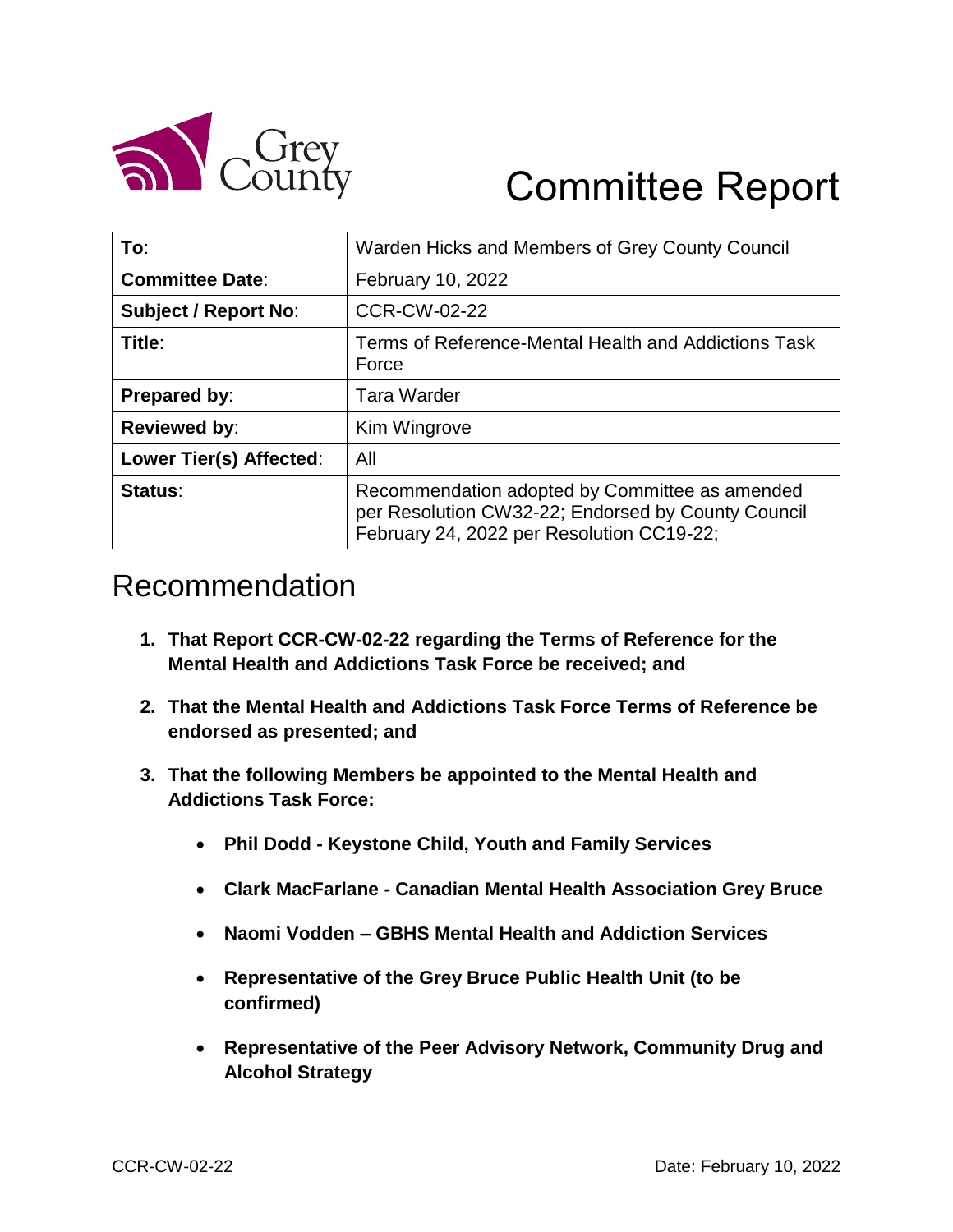- **Councillors Brian O'Leary, Dwight Burley, Shirley Keaveney, Barb Clumpus, Scott Mackey, Tom Hutchinson (election required)**
- **Warden Selwyn Hicks; and**
- **4. That the appointments be confirmed and the first meeting be scheduled prior to County Council's adoption of the minutes subject to Section 25.6 (b) of Procedural By-law 5003-18, as amended.**

## Executive Summary

At the January 27, 2022 Committee of the Whole meeting resulting from a notice of motion from a prior meeting, a resolution was passed directing staff to bring forward terms of reference for a Mental Health and Addictions Task Force. The goal of the task force is to examine the current system of treatment and support for those suffering from mental health and substance use disorders. It will also consider recommendations for a local response strategy that identifies immediate and longer term priorities designed to support the development of mental health supports and harm reduction strategies for Grey County residents**.** The draft Terms of Reference are included in this report for consideration.

# Background and Discussion

The following resolution was passed by Committee of the Whole on January 27, 2022:

**Whereas there is evidence of a significant rise in the prevalence of mental health and substance use disorders across the country; and**

**Whereas access to available resources is critical to supporting those with mental health and substance use disorders; and**

**Whereas the access to treatment resources is not sufficient to meet the demand for them in Grey County;**

**Now Therefore Be It Resolved that a Mental Health and Addictions Task Force be created; and**

**That the Task Force consider:**

- **Who the treatment providers are operating in Grey County, how they are funded and the treatment services they provide.**
- **The provider's assessments of gaps in treatment options, the waitlists for treatments that are available and how these could be addressed.**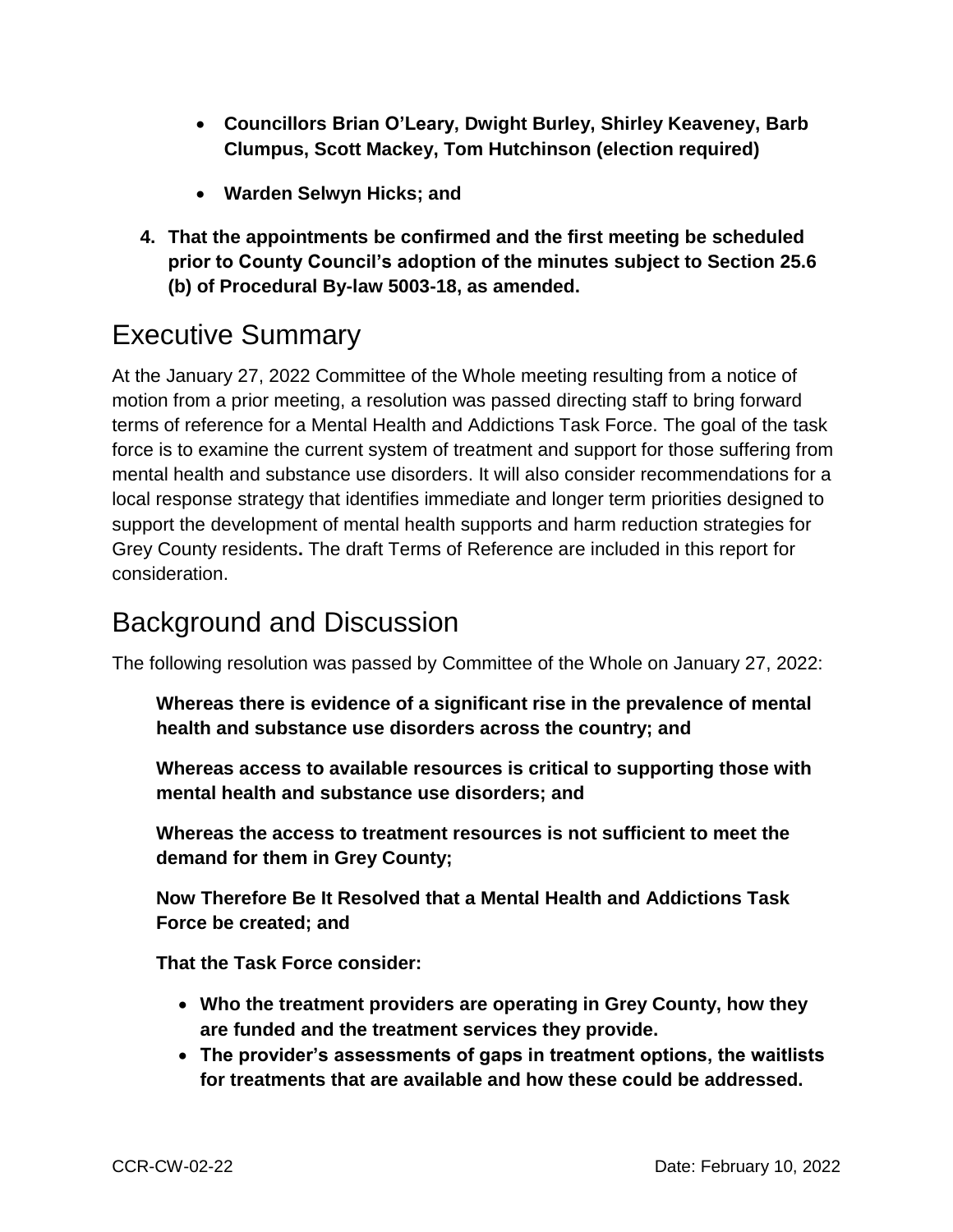- **Appropriate advocacy to different levels of government for increased access and reduction of barriers to mental health and addiction services, i.e., policy, funding or other resources necessary to support system enhancements.**
- **Through stakeholder engagement and partnership involvement create a "local response" strategy that identifies immediate and longer-term priorities specifically designed to support the development of mental health supports and harm reduction strategies for Grey County residents; and**

**That staff be directed to develop a Terms of Reference for consideration by County Council.** 

#### Taskforce Formation

The task force will hear from treatment providers and others who support those suffering from mental health and substance use disorders. The taskforce will make recommendations in the form of a local response strategy that identifies immediate and longer term priorities specifically designed to support the development of mental health supports and harm reduction strategies for Grey County residents for consideration by Grey County Council.

It is recommended that membership on the task force include 5 members of County Council plus the Warden as political representation. Councillors O'Leary, Burley, Keaveney, Clumpus, Mackey and Hutchinson have indicated their interest in sitting on this Committee.

In addition to members being appointed from Grey County Council, the draft Terms of Reference propose other representatives to sit on this Committee as voting members. These include:

- Phil Dodd, Keystone Child, Youth and Family Services
- Clark MacFarlane, Canadian Mental Health Association
- Naomi Vodden, Grey Bruce Health Services, Mental Health and Addiction **Services**
- Member of the Peer Advisory Network, Community Drug and Alcohol Strategy to be confirmed at a later date following discussion at the Task Force table
- Member of the Grey Bruce Public Health Unit, to be confirmed

Staff acknowledge that there was a great deal of interest in this task force from the general public and are grateful for the people wishing to volunteer their time. However, in the interest of time and due to the narrow scope, a full call for public participation as taskforce members wasn't able to be undertaken.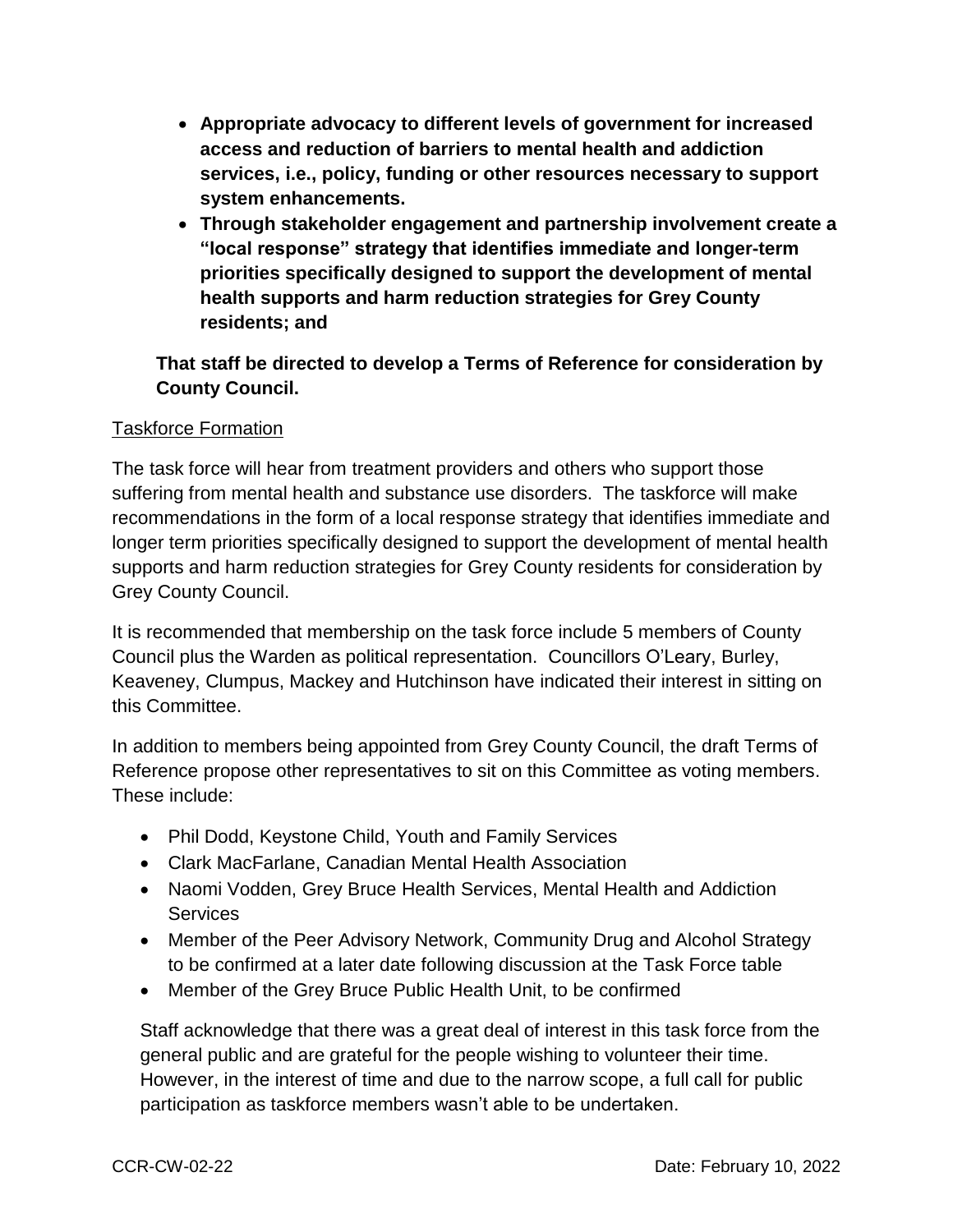#### Proposed Workplan Principles

This taskforce is being created due to a growing sense of urgency to address the mental health and substance use concerns that have been raised in communities across Grey County. There is evidence that factors that contribute to mental health and substance use (social isolation, loss of income, loss of housing, disruption of school attendance, etc.) have significantly increased due the pandemic. It is critical that the taskforce work begins quickly so that any immediate actions that can be taken are identified and considered for action.

Staff are proposing that the initial Task Force meeting be scheduled for late February and meet monthly from February to June, and then on an as needed basis. Staff are proposing meeting the 3rd Tuesday of the month during this time frame, at 1pm through Zoom. The Task Force will report to Committee of the Whole.

Staff propose that at the first meeting of the taskforce a schedule of meeting topics be confirmed. In addition to hearing from representatives of the mental health, addiction support and harm reduction providers, presentations from the community social supports (United Way and Salvation Army), justice sector, first responders, primary care, supportive housing, First Nations, etc. may be important to forming recommendations. Subject matter experts will then be invited to speak to each of those areas.

# Legal and Legislated Requirements

This Committee will be bound by the Municipal Act, 2001, Grey County Procedural Bylaw, Code of Conduct and any other relevant provincial or federal legislation or other County policies as applicable.

### Financial and Resource Implications

This new committee will require funding for member mileage for in person meetings and per diems for council members. Staff will work with both the political and public members to determine appropriate meeting times and a structure (online or in-person) that will work for the majority of the membership.

# Relevant Consultation

☒ Internal-CAO, Social Services, Clerk's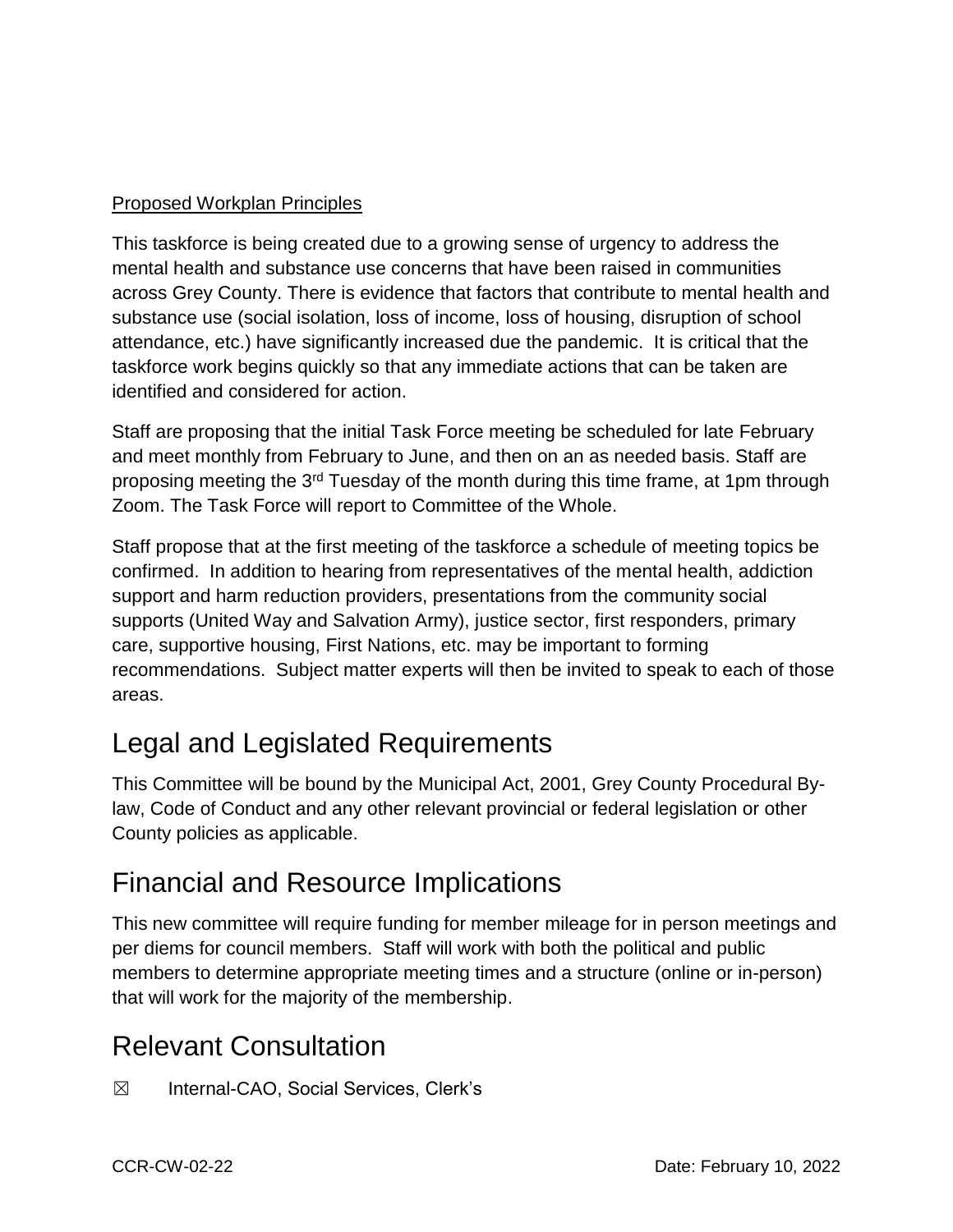#### ☐ External

#### Appendices and Attachments

Terms of Reference Mental Health and Addictions Task Force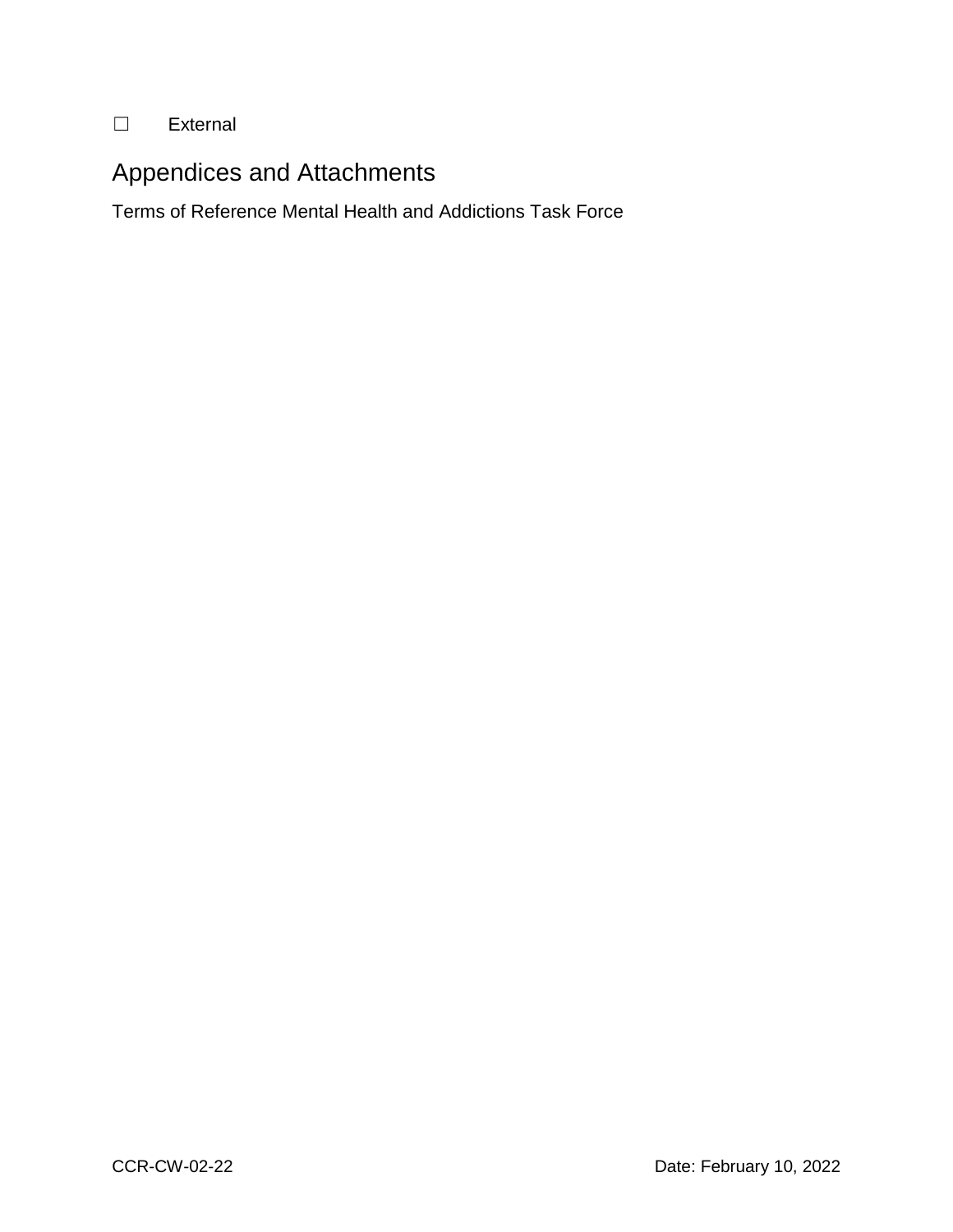

# Terms of Reference

# Mental Health and Addictions Task Force

### Mission/ Purpose:

This Task Force is responsible for working with various levels of government and community stakeholders to identify opportunities for enhanced community supports for mental health and substance use disorders in Grey County.

Objectives:

- 1. To focus on our community members living with mental health and addictions challenges, particularly our youth and insecurely housed or unhoused and transient neighbours
- 2. To bring together government, non government, health and community partners to understand and enable the delivery of interdisciplinary care focused on improving health equity through an innovative approaches to meet the needs of our most vulnerable community members in a timely, meaningful and reliable way.
- 3. To determine appropriate advocacy to various levels of government for increased access to services and reduction of barriers to these services
- 4. To make recommendations for local and/or immediate action focused programs that meet people where they are at to provide person-centred health and wraparound care to improve health outcomes and health equity of individuals who experience barriers in access to health and social services in Grey County.

#### Governance roles and responsibilities:

Grey County does not have a direct role in the provision of mental health or substance use treatment. However, the lack of appropriate treatment and support services has a direct impact on services that the County is responsible for, including paramedic services, social services and housing and homelessness. The Task Force will work with other levels of government to seek out greater access to mental health and substance use disorder services, funding options and solutions to assist in the development of a local strategy aimed at prioritizing short and long-term solutions for Grey County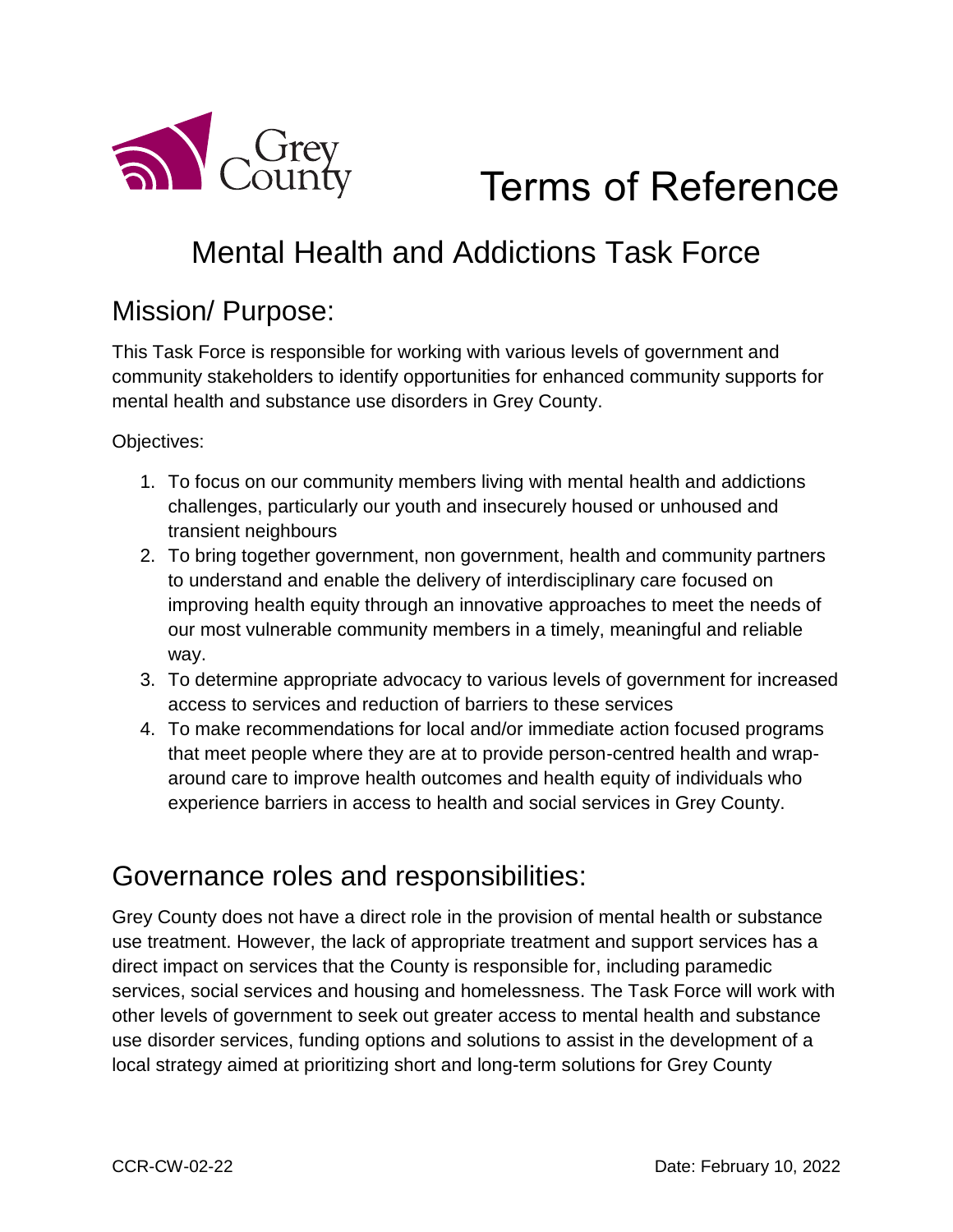residents. The Task Force will also work with public stakeholders to examine current and future opportunities and gaps to accessing these services.

## Membership

Membership on the Task Force will remain the same for the duration of the council term, or until the end of its mandate, whichever comes first.

Members include:

5 County Councillors plus the Warden

Council Members of the Mental Health and addictions Task Force have been appointed by Council per Resolution CW\_\_\_\_\_\_\_\_\_\_. Any vacancies that may arise will be filled by Council appointment.

• 5 Public Stakeholders

Public stakeholders will include:

- Phil Dodd, Keystone Child, Youth and Family Services
- Clark MacFarlane, Canadian Mental Health Association
- Naomi Vodden, Grey Bruce Health Services, Mental Health and Addiction **Services**
- Member of the Peer Advisory Network, Community Drug and Alcohol Strategy to be confirmed at a later date following discussion at the Taskforce table
- Member of the Grey Bruce Public Health Unit, to be confirmed

Each Member will:

- 1. Exercise the care, diligence, and skill that a reasonably prudent person would exercise in comparable circumstances.
- 2. Become informed in the area of mental health and addiction support services.
- 3. Take necessary measures to ensure that the corporation complies with legislation.
- 4. Be committed to achieving and maintaining the vision, mission, and values of Grey County.